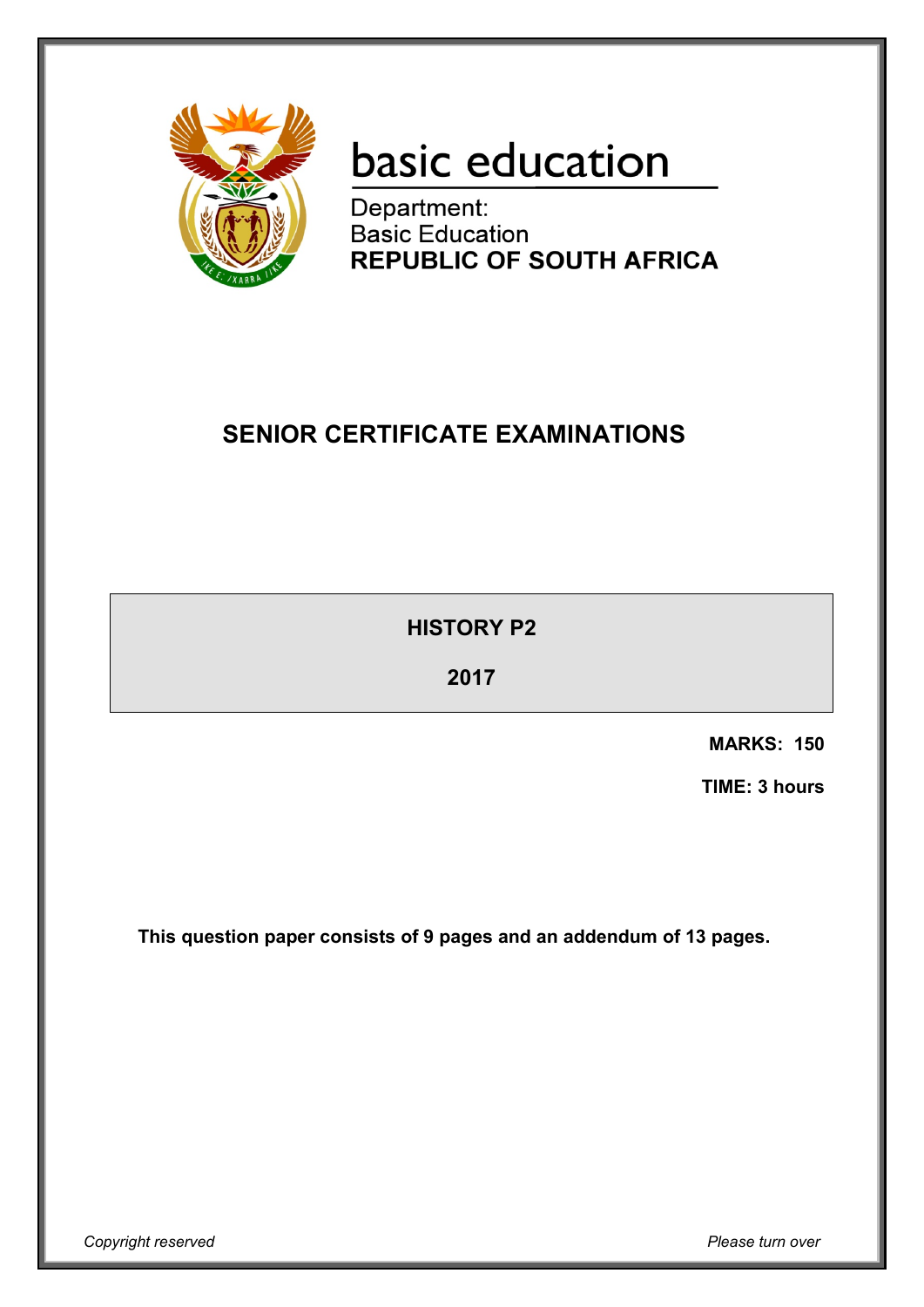# **INSTRUCTIONS AND INFORMATION**

1. This question paper consists of SECTION A and SECTION B based on the prescribed content framework in the CAPS document.

# **SECTION A: SOURCE-BASED QUESTIONS**

- QUESTION 1: CIVIL RESISTANCE, 1970s TO 1980s: SOUTH AFRICA
- QUESTION 2: THE COMING OF DEMOCRACY TO SOUTH AFRICA AND COMING TO TERMS WITH THE PAST
- QUESTION 3: THE END OF THE COLD WAR AND A NEW WORLD ORDER, 1989 TO THE PRESENT

#### **SECTION B: ESSAY QUESTIONS**

- QUESTION 4: CIVIL RESISTANCE, 1970s TO 1980s: SOUTH AFRICA: THE CRISIS OF APARTHEID IN THE 1980s
- QUESTION 5: THE COMING OF DEMOCRACY TO SOUTH AFRICA AND COMING TO TERMS WITH THE PAST
- QUESTION 6: THE END OF THE COLD WAR AND A NEW WORLD ORDER: THE EVENTS OF 1989
- 2. SECTION A consists of THREE source-based questions. Source material that is required to answer these questions may be found in the ADDENDUM.
- 3. SECTION B consists of THREE essay questions.
- 4. Answer THREE questions as follows:
	- 4.1 At least ONE must be a source-based question and at least ONE must be an essay question.
	- 4.2 The THIRD question may be either a source-based question or an essay question.
- 5. You are advised to spend at least ONE hour per question.
- 6. When answering questions, you should apply your knowledge, skills and insight.
- 7. You will be disadvantaged by merely rewriting the sources as answers.
- 8. Number the answers correctly according to the numbering system used in this question paper.
- 9. Write neatly and legibly.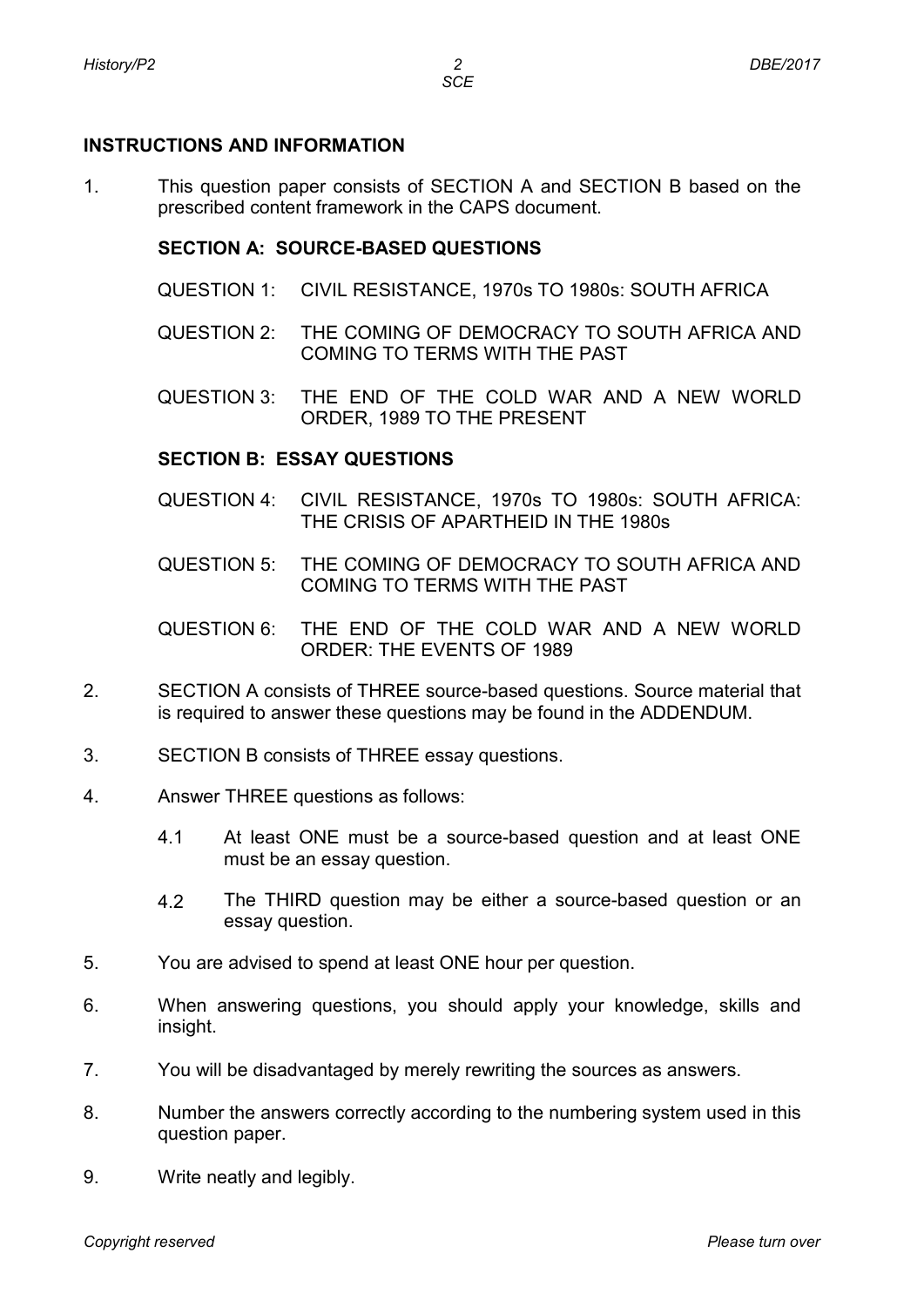# **SECTION A: SOURCE-BASED QUESTIONS**

Answer at least ONE question, but not more than TWO questions, in this section. Source material to be used to answer these questions is contained in the ADDENDUM.

#### **QUESTION 1: HOW DID THE PHILOSOPHY OF BLACK CONSCIOUSNESS CHALLENGE THE INTRODUCTION OF AFRIKAANS AS A MEDIUM OF INSTRUCTION IN 1976?**

Study Sources 1A, 1B, 1C and 1D and answer the questions that follow.

- 1.1 Refer to Source 1A.
	- 1.1.1 Why, according to the source, did African students break away  $from NUSAS?$  (3 x 1) (3)
	- 1.1.2 Quote evidence from the source that shows how Biko wanted black South African students to take matters into their own hands. (1 x 1) (1)
	- 1.1.3 What do you understand by Steve Biko's definition of 'black'?

 $(1 \times 2)$ (2)

- 1.1.4 Explain the usefulness of the information in this source for a historian studying the philosophy of Black Consciousness. (2 x 2) (4)
- 1.2 Read Source 1B.
	- 1.2.1 What role, according to Mkhabela, did the SASM play?  $(1 \times 2)$ (2)
	- 1.2.2 According to the evidence in the source, approximately how many students attended the meeting in Orlando on 13 June 1976? (1 x 1) (1)
	- 1.2.3 Why, according to the information in the source, was Mashinini popular at the meeting that was held in Orlando? (1 x 1) (1)
	- 1.2.4 Using the information in the source and your own knowledge, explain why the protest action of 16 June 1976 was regarded as successful.  $(2 \times 2)$ (4)
- 1.3 Study Source 1C.
	- 1.3.1 Why, according to the source, did teachers object to the implementation of Afrikaans as medium of instruction at schools  $in$  Soweto? (1 x 2) (2)
	- 1.3.2 State TWO ways in which the SASM influenced student organisations in Soweto. (2 x 1) (2)
	- 1.3.3 Using the information in the source and your own knowledge, explain why the protest action turned violent. (2 x 2) (4)
	- 1.3.4 Comment on what was implied by the statement: 'succeeded where their parents had failed' in the context of the Soweto uprising of June 1976.  $(2 \times 2)$ (4)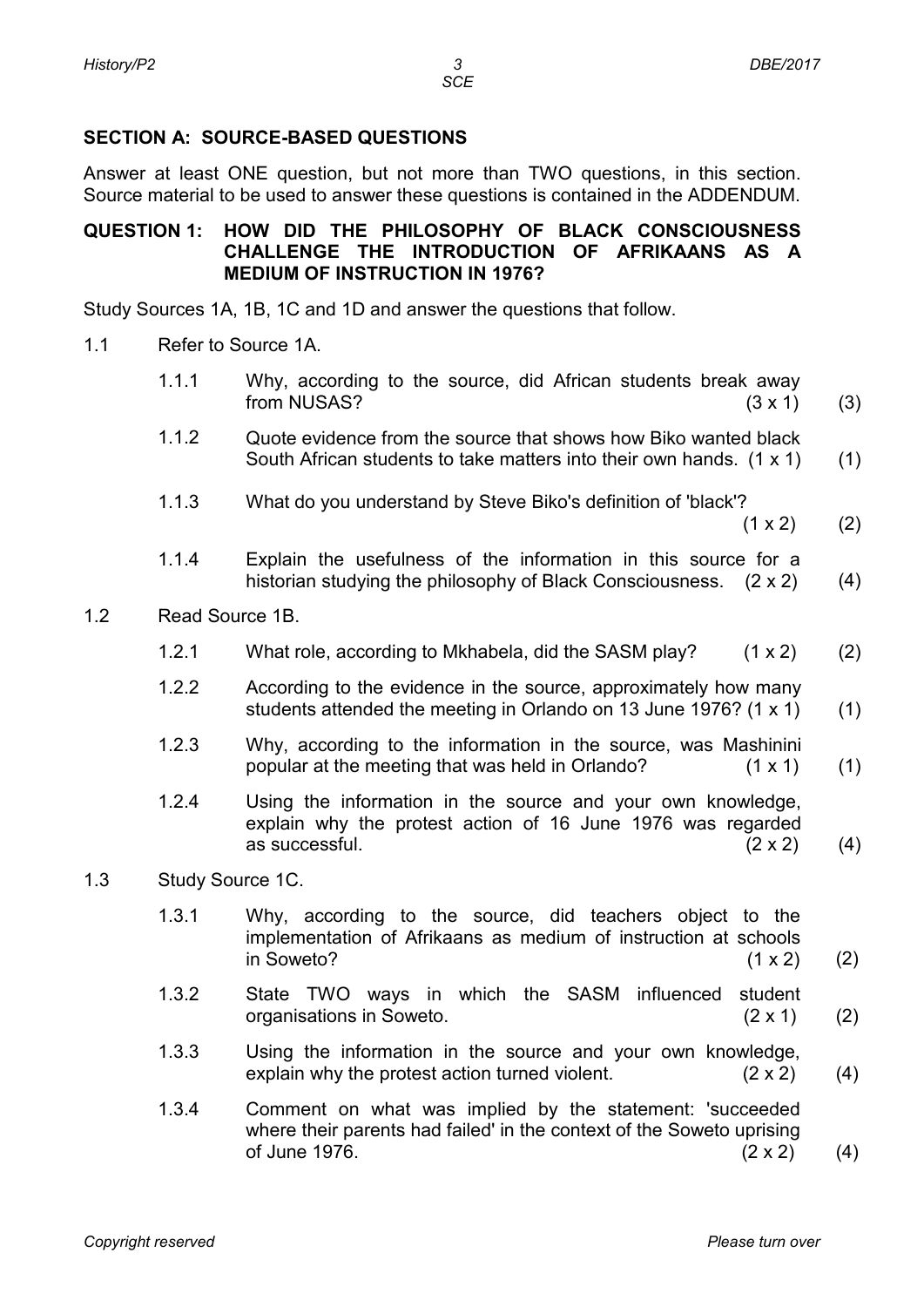- 1.4 Use Source 1D.
	- 1.4.1 Using the information in the source, explain how the students of Soweto responded to the compulsory introduction of Afrikaans as a medium of instruction. (2 x 2)
	- 1.4.2 Explain why you think this photograph should have been published in the media in light of what occurred in Soweto in June 1976.
		- $(2 \times 2)$ (4)

(4)

- 1.5 Compare Sources 1C and 1D. Explain how the information in Source 1C supports the evidence in Source 1D regarding how events unfolded in Soweto on 16 June 1976. Soweto on 16 June 1976.  $(2 \times 2)$  (4)
- 1.6 Using the information in the relevant sources and your own knowledge, write a paragraph of about EIGHT lines (about 80 words) explaining how the philosophy of Black Consciousness challenged the introduction of Afrikaans as a medium of instruction in 1976. (8)

**[50]**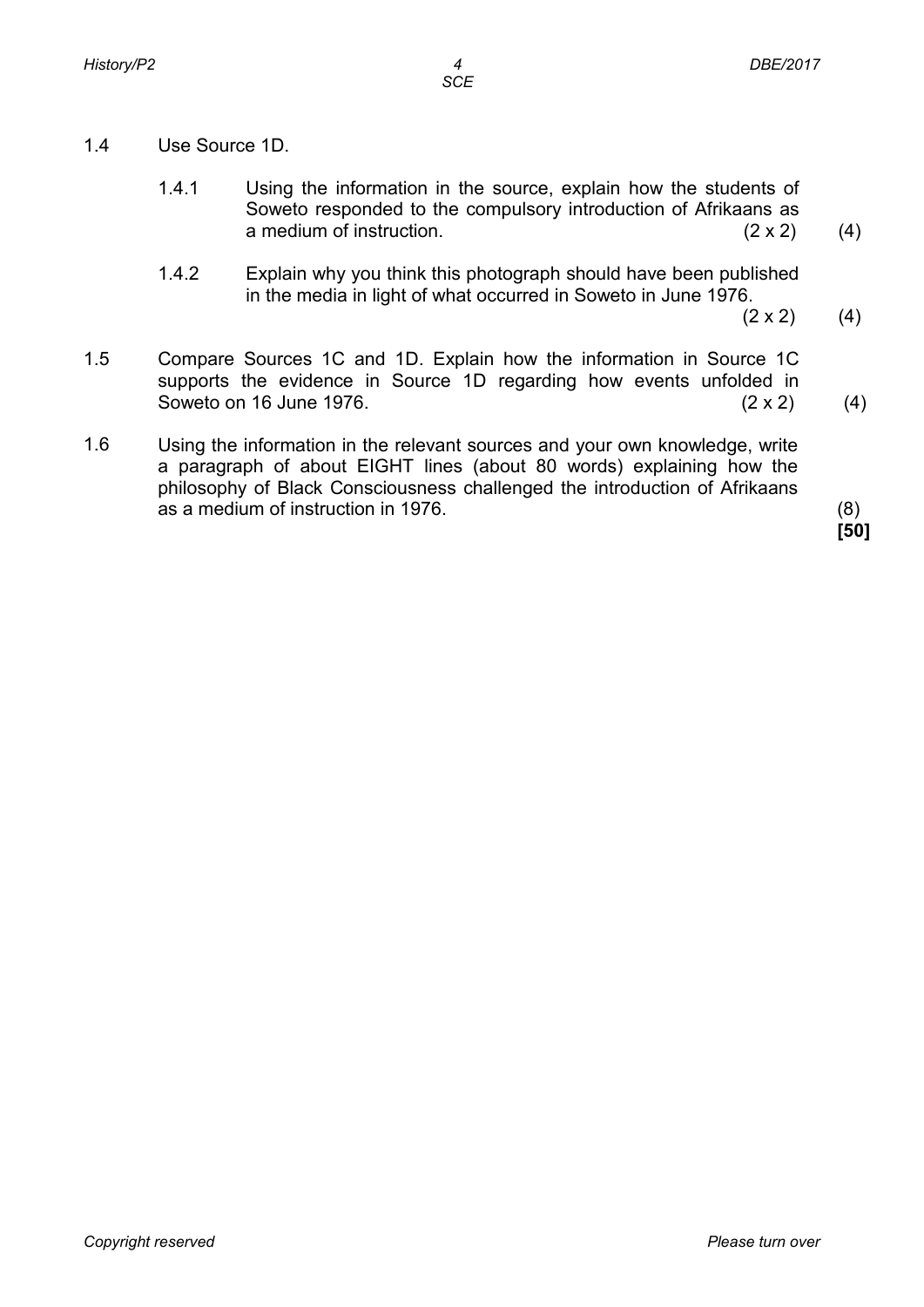*SCE*

#### **QUESTION 2: WHAT ROLE DID THE TRUTH AND RECONCILIATION COMMISSION (TRC) PLAY IN RECONCILING SOUTH AFRICANS WITH THEIR DIVIDED PAST?**

Study Sources 2A, 2B, 2C and 2D and answer the questions that follow.

- 2.1 Refer to Source 2A.
	- 2.1.1 Give THREE reasons in the source for the establishment of the TRC.  $(3 \times 1)$ the TRC.  $(3 \times 1)$ (3)
	- 2.1.2 Using the information in the source and your own knowledge, comment on how the Human Rights Violation Committee conducted its work. (1 x 2) (2)
	- 2.1.3 Explain the concept *restorative justice* in the context of the TRC.
		- $(1 \times 2)$ (2)
	- 2.1.4 Quote evidence from the source that suggests that the TRC was established to cater for all South Africans. (1 x 2) (2)
	- 2.1.5 Comment on why you think it was necessary for women to testify before the TRC.  $(2 \times 2)$ (4)
- 2.2 Consult Source 2B.
	- 2.2.1 Define the concept *amnesty* in the context of the TRC. (1 x 2) (2)
	- 2.2 Explain why Tutu stated 'the big fish escaped' in the context of the TRC hearings.  $(1 \times 2)$ (2)
	- 2.2.3 State THREE pieces of evidence that Tutu refers to regarding people's knowledge of the atrocities that were committed after 1960. (3 x 1) (3)
- 2.3 Read Source 2C.
	- 2.3.1 According to the information in the source, what percentage of black South Africans supported the TRC in:
		- (a)  $1996$  (1 x 1) (1)
		- (b)  $1998$  (1 x 1) (1)
	- 2.3.2 Explain in your own words why there was a decline in the support of the TRC by black South Africans in 1998. (2 x 2) (4)
	- 2.3.3 Comment on why you think more black South Africans than white South Africans supported the survey question regarding the TRC in 1998.  $(2 \times 2)$ (4)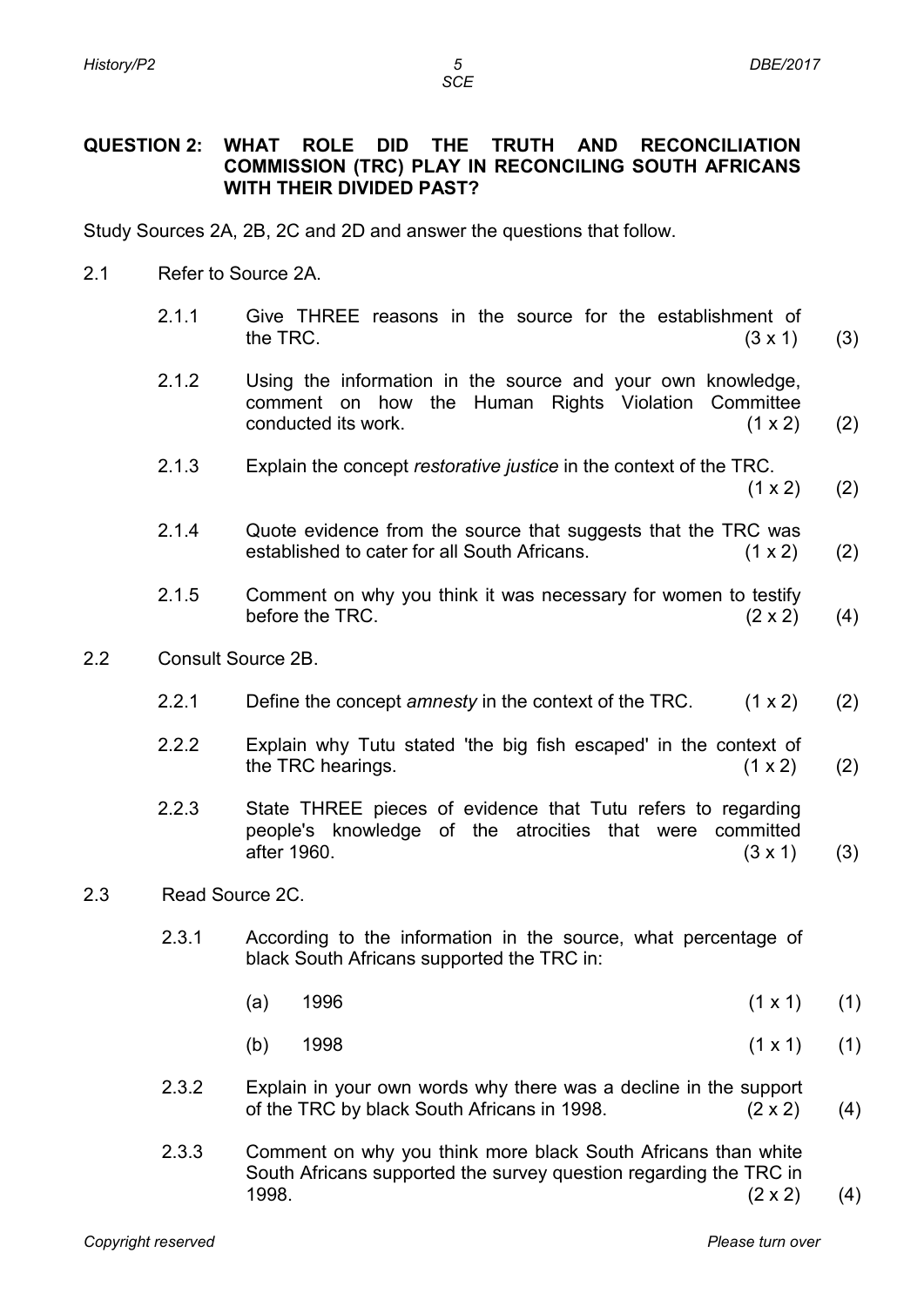- 2.4 Study Source 2D.
	- 2.4.1 Explain the messages that are conveyed by the cartoon regarding<br>the amnesty process.  $(2 \times 2)$ the amnesty process. (4)
	- 2.4.2 Comment on why a historian would consider the information in this source useful when researching the amnesty process of the TRC.  $(2 \times 2)$

(4)

- 2.5 Refer to Sources 2B and 2D. Explain how the information in both sources supports each other regarding the work of the TRC.  $(2 \times 2)$  (4)
- 2.6 Using the information in the relevant sources and your own knowledge, write a paragraph of about EIGHT lines (about 80 words) explaining the role that the TRC played in reconciling South Africans with its divided past. (8)

**[50]**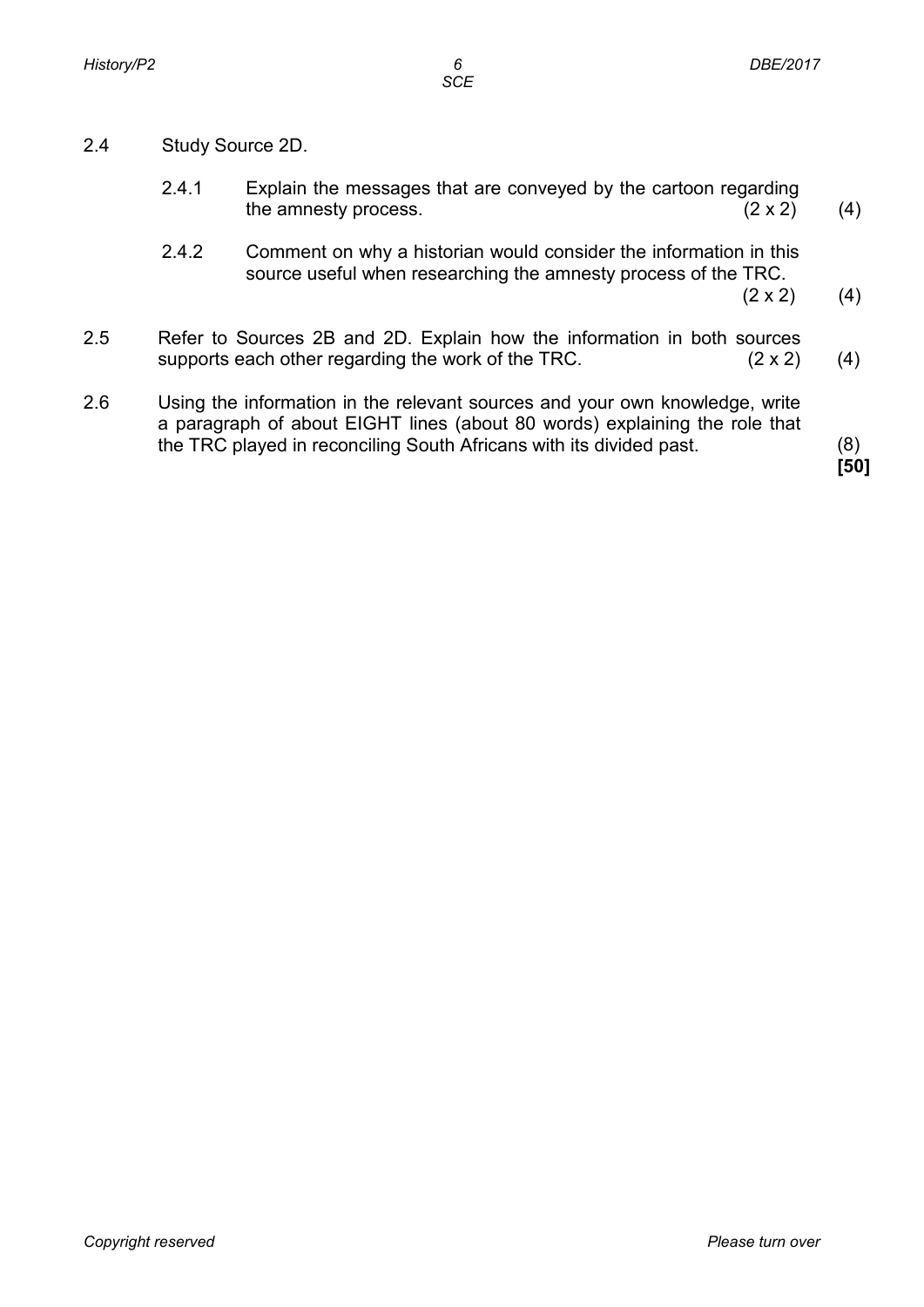*SCE*

#### **QUESTION 3: DID SOUTH AFRICA BENEFIT FROM ITS MEMBERSHIP OF BRICS?**

Study Sources 3A, 3B, 3C and 3D and answer the questions that follow.

- 3.1 Refer to Source 3A.
	- 3.1.1 According to the source, list FOUR countries that were members of BRICS.  $(4 \times 1)$ (4)
	- 3.1.2 Name the leader that ensured that South Africa became a member of BRICS.  $(1 \times 1)$ (1)
	- 3.1.3 Explain why South Africa's inclusion in BRICS was met with 'surprise' and 'incomprehension' (disbelief) by leading politicians and economists. (2 x 2) (4)
	- 3.1.4 Identify ONE piece of evidence in the source why South Africa was granted membership of BRICS. (1 x 1) (1)
	- 3.1.5 Define the term *developed nations* in your own words. (1 x 2) (2)
- 3.2 Study Source 3B.
	- 3.2.1 Explain the messages that are conveyed by this photograph of the fifth BRICS summit.  $(2 \times 2)$ (4)
	- 3.2.2 Name the country that hosted the fifth BRICS summit in 2013.

 $(1 \times 1)$ (1)

- 3.3 Consult Sources 3A and 3B. Explain how the information in Source 3A supports the evidence in Source 3B regarding South Africa's membership of BRICS. BRICS.  $(2 \times 2)$  (4)
- 3.4 Use Source 3C.
	- 3.4.1 According to the information in the source, list the products that the following countries intended to supply to South Africa:
		- (a) Russia (1 x 1) (1)
		- (b) China (1 x 1) (1)
	- 3.4.2 Explain how South Africa's trade relations with the BRICS countries improved between 1995 and 2011.  $(2 \times 2)$ (4)
	- 3.4.3 Using the information in the source, identify the country that replaced India as South Africa's leading trading partner. (1 x 1) (1)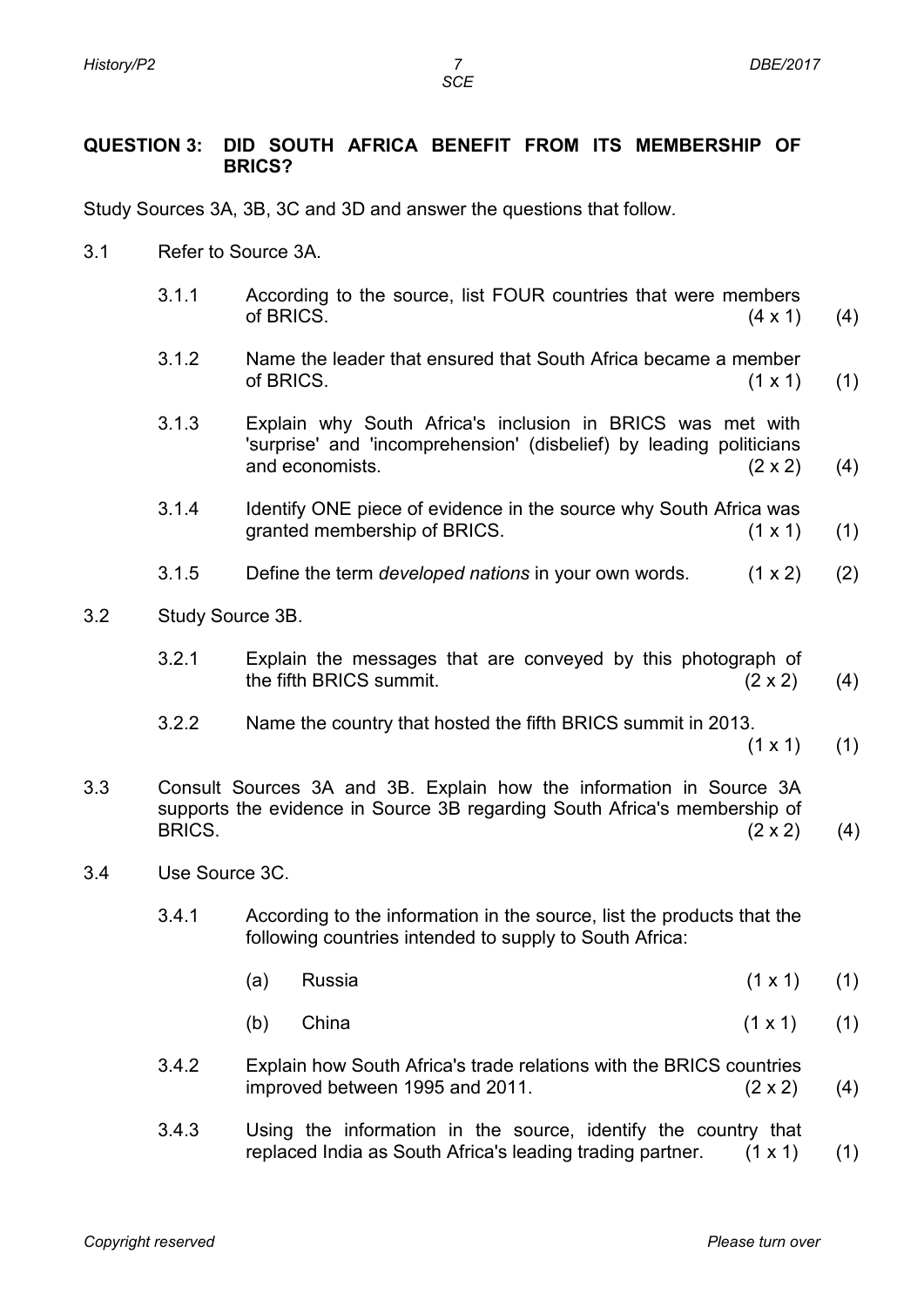- 3.5 Consult Source 3D.
	- 3.5.1 Explain the different views regarding South Africa's inclusion as a member of BRICS. (2 x 2) (4)
	- 3.5.2 Comment on why South Africa's membership of BRICS was regarded as dangerous for domestic markets. (2 x 2) (4)
	- 3.5.3 What, according to Gumede, would be the consequences if South Africa's currency is replaced by the Chinese currency? (2 x 1) (2)
	- 3.5.4 Explain to what extent you would consider the information in this source useful regarding the challenges that South Africa might face as a member of BRICS. (2 x 2) (4)
- 3.6 Using the information in the relevant sources and your own knowledge, write a paragraph of about EIGHT lines (about 80 words) explaining whether South Africa has benefited from its membership of BRICS. (8)

**[50]**